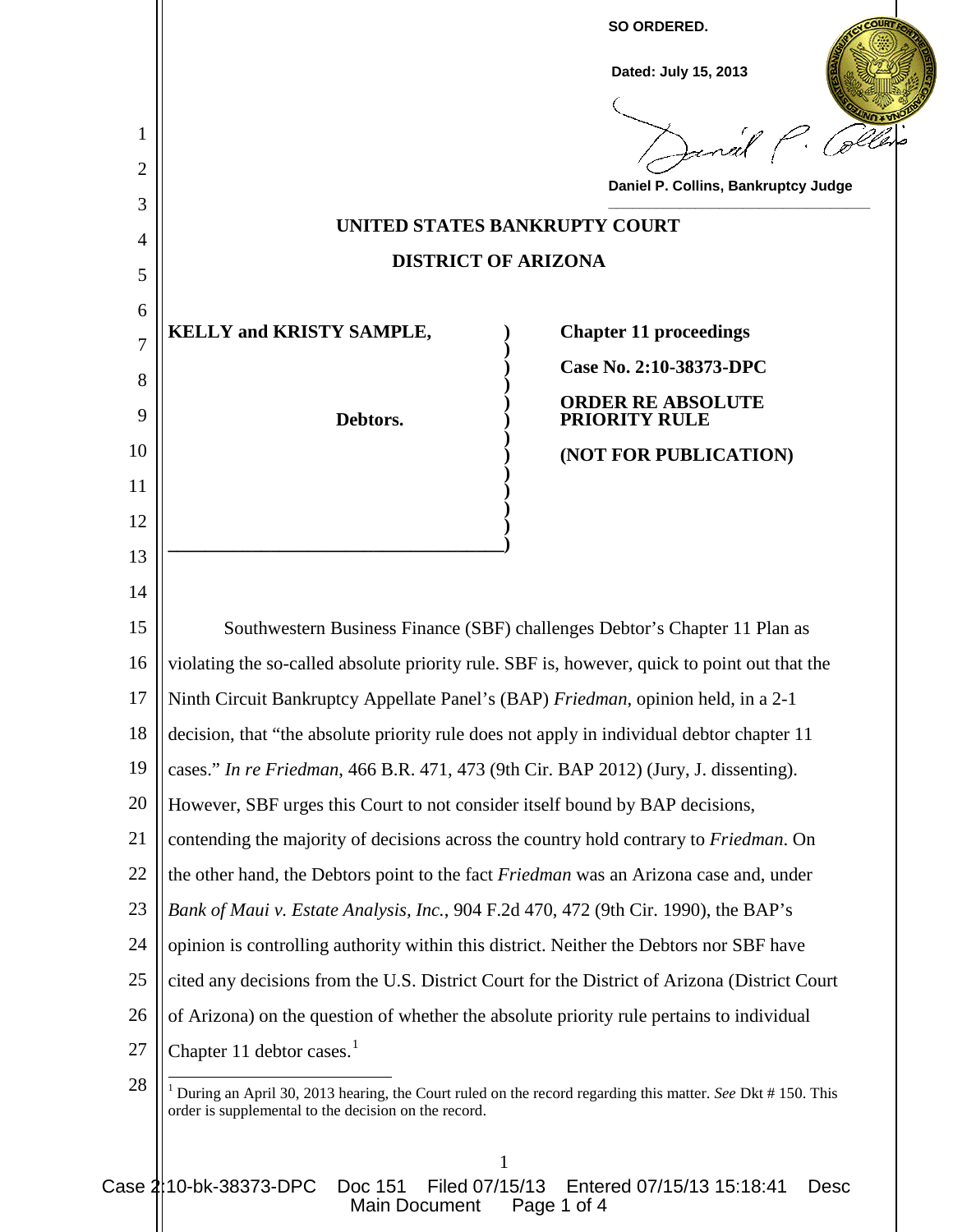## 1 **ANALYSIS**

 $\mathcal{D}_{\mathcal{L}}$ 

## **I. Precedential Value of BAP Decisions**

3 4 5 6 7 8 9 10 11 12 The BAP notes that the Judicial Counsel of the Ninth Circuit established the BAP, among other things, to establish uniformity within Ninth Circuit bankruptcy courts and a consistent body of bankruptcy law throughout the circuit. *See In re Windmill Farms*, 70 B.R. 618, 622 (9th Cir. BAP 1987). In *Windmill Farms*, the panel held that, to achieve the desired bankruptcy law uniformity within Ninth Circuit, decisions of the BAP must be binding on all bankruptcy courts in the Ninth Circuit. The BAP reconfirmed this opinion in *Philadelphia Life Ins. Co. v. Proudfoot*, 144 B.R. 876 (9th Cir. BAP 1992) holding that decisions of the Ninth Circuit BAP are binding on all bankruptcy courts in the Ninth Circuit unless contrary authority exists in the district court from the district in which the bankruptcy case is heard.

13 14 15 16 17 18 19 20 Although there are no Ninth Circuit decisions mandating decisions of the BAP bind bankruptcy courts, this Court agrees with the rationale of Bankruptcy Judge Jaroslovsky from the Northern District of California when he held that a bankruptcy judge's ego should not get in the way of that judge following BAP decisions with which he or she may disagree. See *In re Muskin, Inc.*, 151 B.R. 252 (Bankr. N.D. Ca. 1993). Judge Jaroslovsky pointed out that, among other things, opinions from the BAP are useful tools available to lawyers in plotting strategy for their client's cases and enabling lawyers to settle their bankruptcy issues.

21 22 23 24 25 26 27 28 Locally, Bankruptcy Judge Case held he would follow the BAP's decisions where such decisions are on point and not meaningfully distinguishable in the legal sense. *See In re Sawicki*, 2008 WL 410229, \*4 (Bankr. D. Ariz. February 12, 2008) (not reported). Chief Judge Haines had occasion to address the precedential value of BAP decisions in *Roetman* where he agreed with Judges Jaroslovosky and Case noting that bankruptcy courts generally should follow the circuit's BAP decisions "that are 'on point' and not 'meaningfully distinguishable'" even when the bankruptcy court disagrees with the BAP's analysis. *In re Roetman*, 405 B.R. 336, 339 (Bankr. D. Ariz. 2009), In *Roetman*,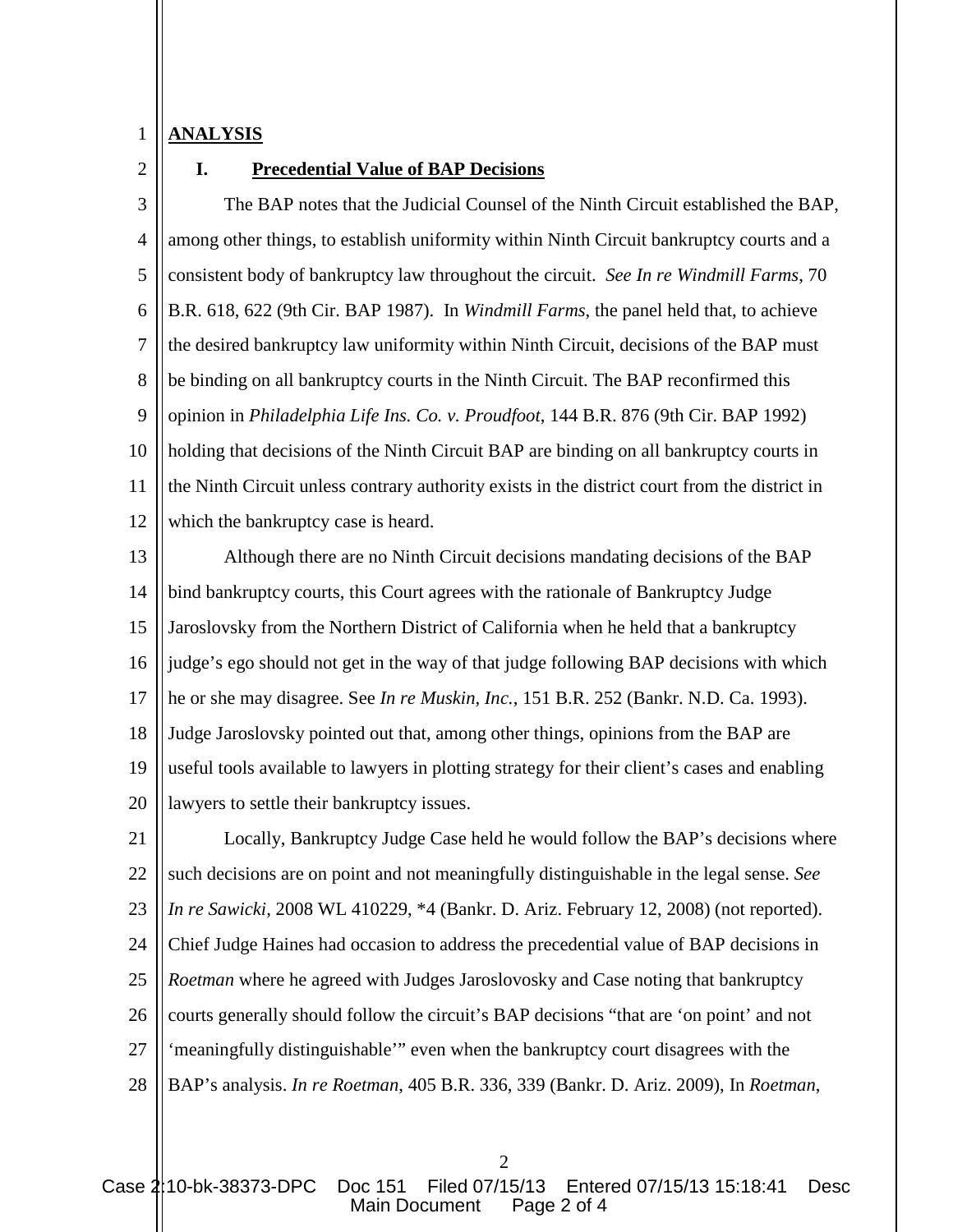1 2 however, the court found a conflict between a reported District Court of Arizona and a BAP ruling on the same issue and, therefore, declined to follow the BAP.

3 4 5 6 This Court agrees with Judges Jaroslovsky, Case and Haines. Accordingly, this Court holds that, so long as there is not a contrary published opinion from the District Court of Arizona, this Court will follow the opinions of the Ninth Circuit BAP, whether or not this Court agrees with the reasoning behind the particular BAP decision.

7 8

9

<span id="page-2-0"></span>16

17

18

19

20

21

22

23

24

25

26

27

28

## **II. Applicability of the Absolute Priority Rule in an Individual's Chapter 11 Reorganization**

The BAP in the *Friedman* decision held that the absolute priority rule<sup>[2](#page-2-0)</sup> does not

10 apply in an individual debtor's Chapter 11 case. The rationale for its 2-1 decision is set

11 out in the extensive opinion penned in *Friedman* by Bankruptcy Judge Clarkson.

12 Although this Court tends to favor the dissenting decision of Judge Jury in *Friedman*, for

13 the reasons stated above, this Court feels duty bound to follow the majority's holding in

14 *Friedman*. Accordingly, SBF's objection to the Debtor's chapter 11 plan based on

15 absolute priority grounds is hereby overruled.

<sup>2</sup> Found at 11 U.S.C. §1129(b)(2)(B)(ii) which states:

For the purpose of this subsection, the condition that a plan be fair and equitable with respect to a class includes the following requirements: (A) With respect to a class of secured claims, the plan provides--

(i)(I) that the holders of such claims retain the liens securing such claims, whether the property subject to such liens is retained by the debtor or transferred to another entity, to the extent of the allowed amount of such claims; and

(iii) for the realization by such holders of the indubitable equivalent of such claims.

- (B) With respect to a class of unsecured claims--
- (i) the plan provides that each holder of a claim of such class receive or retain on account of such claim property of a value, as of the effective date of the plan, equal to the allowed amount of such claim; or (ii) the holder of any claim or interest that is junior to the claims of such class will not

receive or retain under the plan on account of such junior claim or interest any property, except that in a case in which the debtor is an individual, the debtor may retain property included in the estate under section 1115, subject to the requirements of subsection  $(a)(14)$  of this section.

Case 2:10-bk-38373-DPC Doc 151 Filed 07/15/13 Entered 07/15/13 15:18:41 Desc Main Document Page 3 of 4

<sup>(</sup>II) that each holder of a claim of such class receive on account of such claim deferred cash payments totaling at least the allowed amount of such claim, of a value, as of the effective date of the plan, of at least the value of such holder's interest in the estate's interest in such property;

<sup>(</sup>ii) for the sale, subject to section  $363(k)$  of this title, of any property that is subject to the liens securing such claims, free and clear of such liens, with such liens to attach to the proceeds of such sale, and the treatment of such liens on proceeds under clause (i) or (iii) of this subparagraph; or